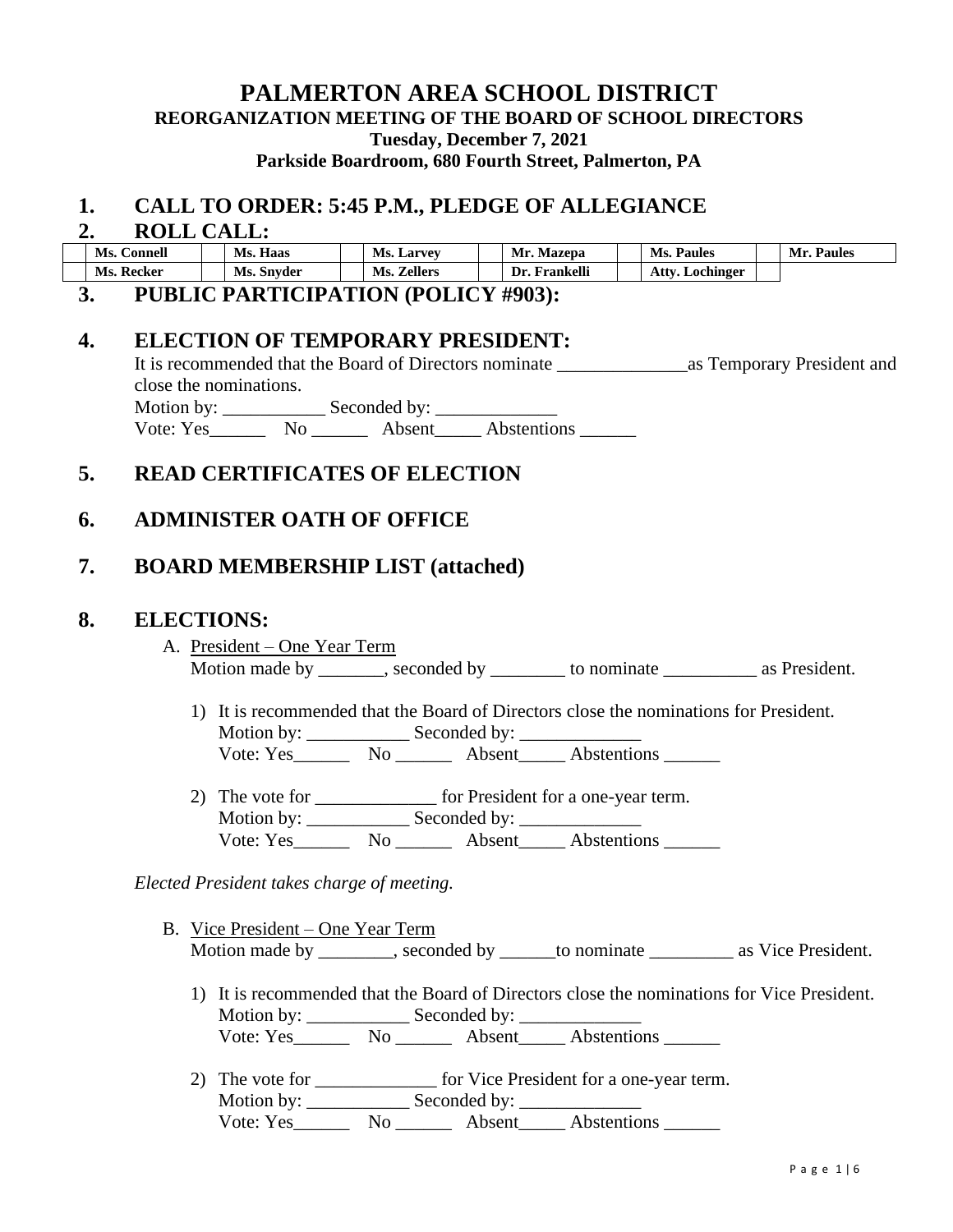## **9. COMMITTEE APPOINTMENTS:**

A. PSBA Liaison for one-year term \_\_\_\_\_\_\_\_\_\_\_

- B. CCTI Representative to the Joint Operating Committee for three-year term
- C. CCTI Alternative Representative to the Joint Operating Committee for one-year term

## **10. APPROVAL OF BOARD MEETING CALENDAR (enclosure):**

It is recommended that the Board of Directors approve the 2022 calendar of regular monthly meetings and committee workshop meetings as presented.

Motion by: \_\_\_\_\_\_\_\_\_\_\_ Seconded by: \_\_\_\_\_\_\_\_\_\_\_\_\_ Vote: Yes\_\_\_\_\_\_\_\_ No \_\_\_\_\_\_\_\_ Absent\_\_\_\_\_\_ Abstentions \_\_\_\_\_\_\_

## **11. PUBLIC PARTICIPATION:**

\_\_\_\_\_\_\_\_\_\_\_\_

## **12. FOR THE GOOD OF THE ORDER:**

## **13. ADJOURNMENT:**

Motion by: \_\_\_\_\_\_\_\_\_\_ Seconded by: \_\_\_\_\_\_\_\_\_\_\_\_\_\_ Vote: Yes\_\_\_\_\_\_\_\_ No \_\_\_\_\_\_\_\_ Absent\_\_\_\_\_\_ Abstentions \_\_\_\_\_\_\_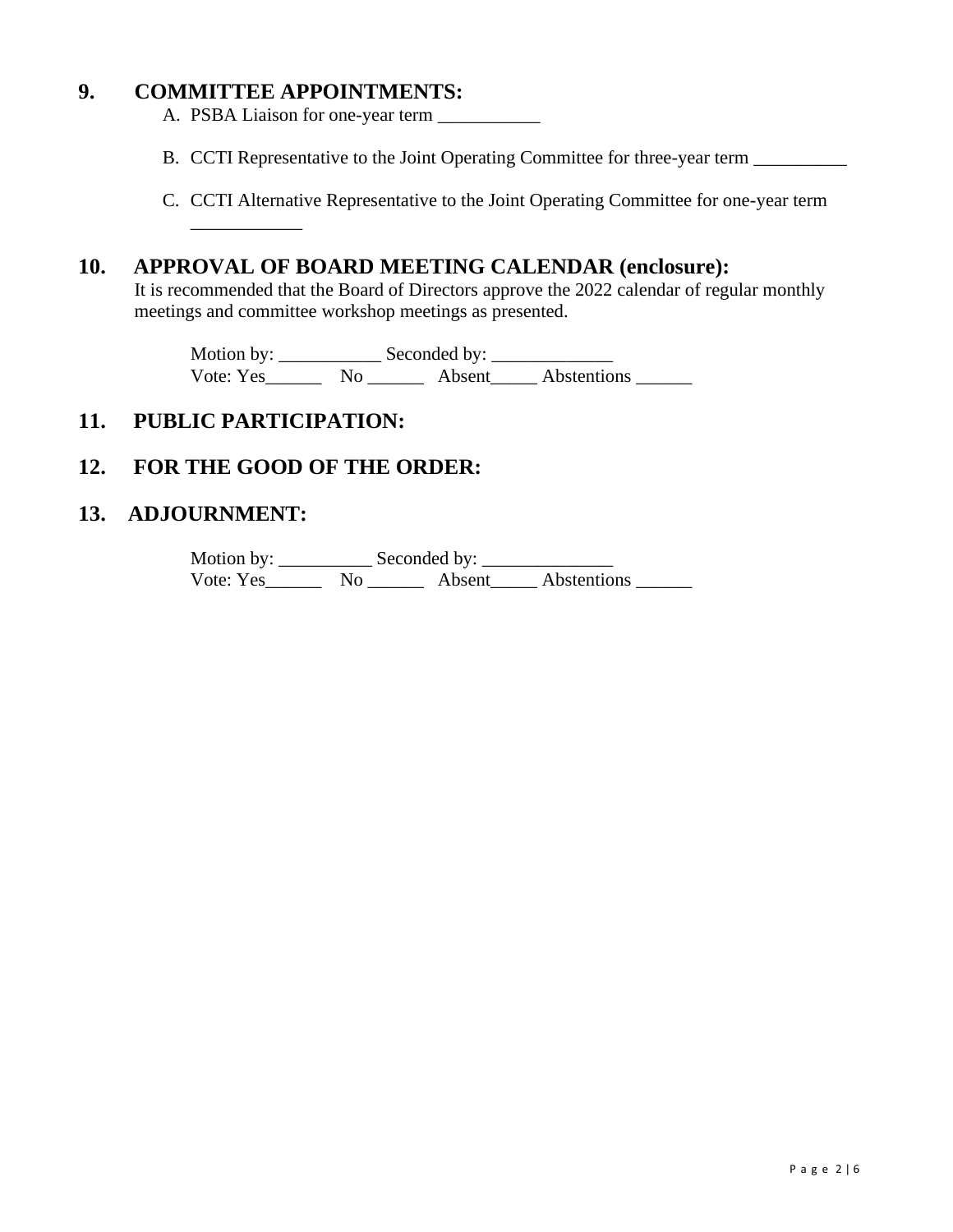**PALMERTON AREA SCHOOL DISTRICT REGULAR MEETING OF THE BOARD OF SCHOOL DIRECTORS Tuesday, December 7, 2021**

**Parkside Boardroom, 680 Fourth Street, Palmerton, PA**

#### **1. CALL TO ORDER immediately following Reorganization Meeting**

#### **2. ROLL CALL:**

| Ms.<br>. .'onnell | Haas<br>Ms. | Ms.<br><b>Larvey</b> | Mr<br>Mazepa     | Ms.<br><b>Paules</b> | Paules<br>Mn |
|-------------------|-------------|----------------------|------------------|----------------------|--------------|
| Ms.<br>Recker     | Ms. Snyder  | Ms.<br>Zellers       | Frankelli<br>Dr. | Attxr<br>Lochinger   |              |

#### **3. SUPERINTENDENT'S REPORT:**

- **4. BUSINESS MANAGER'S REPORT:**
- **5. BOARD MEMBER REPORTS:**

### **6. OLD BUSINESS:**

## **7. PUBLIC PARTICIPATION (POLICY #903):**

There shall be time available for public participation at the beginning and end of each board meeting. The beginning session is open for agenda items only and the ending session is open for any agenda times or issues relating to school district policies and operations. Informal requests shall be afforded five (5) minutes for presentation. Should the speaker find the five (5) minute time allotment to be insufficient for his/her presentation, a more detailed written presentation shall be an option. Please note that public interruption of the meeting will detract from the meeting.

### **8. MEETING MINUTES:**

A. Motion for the Board of Directors to approve the board meeting minutes from November 16, 2021.

Motion by: \_\_\_\_\_\_\_\_\_\_\_ Seconded by: \_\_\_\_\_\_\_\_\_\_\_\_\_ Vote: Yes\_\_\_\_\_\_ No \_\_\_\_\_\_ Absent\_\_\_\_\_ Abstentions \_\_\_\_\_\_

## **9. CONSENT AGENDA:**

A. Motion for the Board of Directors to approve the attached consent agenda.

Motion by: \_\_\_\_\_\_\_\_\_\_\_ Seconded by: \_\_\_\_\_\_\_\_\_\_\_\_\_ Vote: Yes\_\_\_\_\_\_\_\_ No \_\_\_\_\_\_\_\_ Absent\_\_\_\_\_\_ Abstentions \_\_\_\_\_\_\_

#### **10. OTHER:**

A. Motion for the Board of Directors to approve the field trip request for the High School International Travelers Club to visit Greece in June 2023 with all expenses being fully covered by student participants and their families.

Motion by: \_\_\_\_\_\_\_\_\_\_\_ Seconded by: \_\_\_\_\_\_\_\_\_\_\_\_\_ Vote: Yes\_\_\_\_\_\_ No \_\_\_\_\_\_ Absent\_\_\_\_\_ Abstentions \_\_\_\_\_\_

## **11. PUBLIC PARTICIPATION:**

## **12. FOR THE GOOD OF THE ORDER:**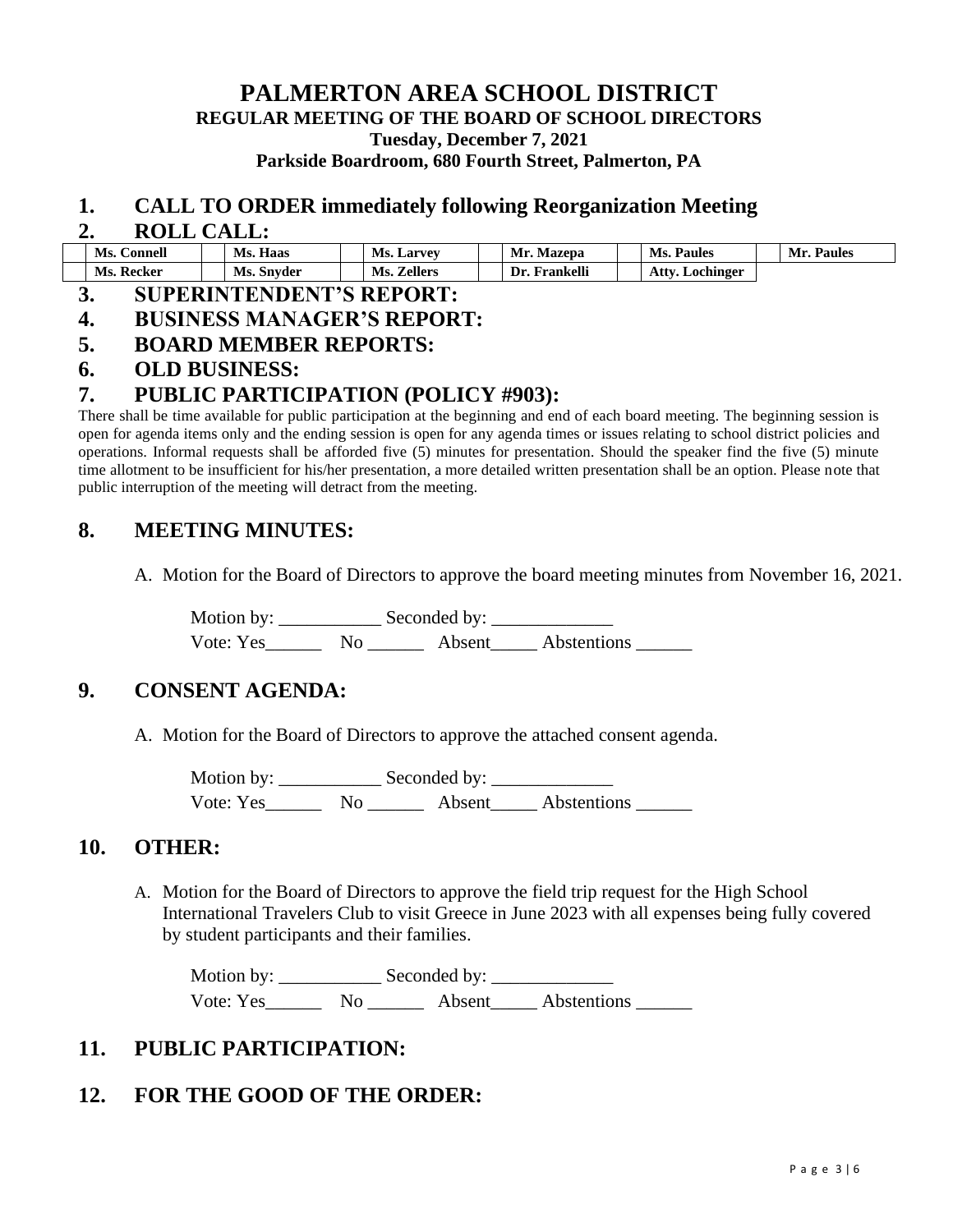#### 13. **ADJOURNMENT:**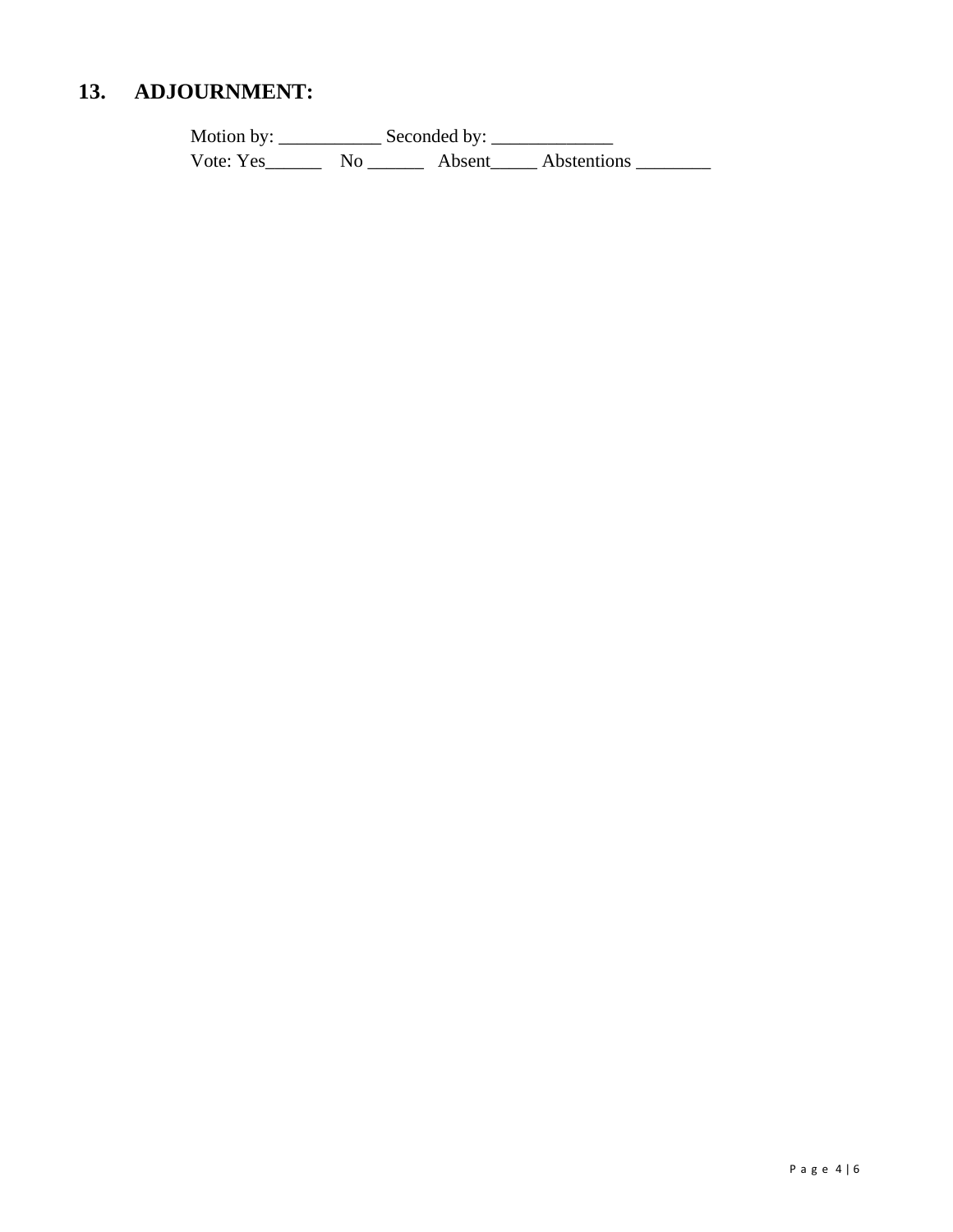# **PALMERTON AREA SCHOOL DISTRICT CONSENT AGENDA Tuesday, December 7, 2021**

## **1. FISCAL:**

- A. Approve the Treasurer's Report-Payroll Fund (enclosure)
- B. Authorize the Superintendent and Interim Business Manager to make and release payments for the remaining December Accounts Payable

## **2. PERSONNEL:**

A. Approve the following horizontal movements effective the second semester of the 2021-2022 school year:

| Brian Stevko           | From Master's $+15$ to Master's $+30$ |
|------------------------|---------------------------------------|
| <b>Kimberly Seiler</b> | From Master's $+15$ to Master's $+30$ |

B. Approve the following club advisors at S.S. Palmer Elementary for the remainder of the 2021- 2022 school year effective December 8, 2021:

| <b>Kimberly Nenscel</b> | Computer Club Co-Advisor | Prorated at \$247.00 |
|-------------------------|--------------------------|----------------------|
| Alexander Orr           | Computer Club Co-Advisor | Prorated at \$247.00 |

- C. Approve Family Medical Leave for employee #517 from approximately December 23, 2021 for twelve (12) weeks
- D. Approve the uncompensated leave request for employee #536 from October 29, 2021 through November 8, 2021
- E. Approve Kurtisha Berger as food service worker at the rate of \$13.85 per hour effective December 8, 2021
- F. Approve the termination of employee #571 effective December 8, 2021
- G. Accept the resignation of Gari Savage as Instructional Assistant effective January 2, 2022
- H. Approve Gari Savage as Secretary, Step 2.8, at S.S. Palmer Elementary, at a salary of \$39,566 prorated effective January 3, 2022
- I. Accept the following resignations of coaches for the 2021-2022 school year:

| Erick Kresge             | <b>Wrestling Assistant Coach</b> | Effective August 18, 2021   |
|--------------------------|----------------------------------|-----------------------------|
| <b>Zachary Christman</b> | <b>Wrestling Volunteer Coach</b> | Effective November 18, 2021 |
| Leon Brong               | <b>Track Assistant Coach</b>     | Effective November 22, 2021 |

J. Approve the following coaches for the remainder of the 2021-2022 school year: